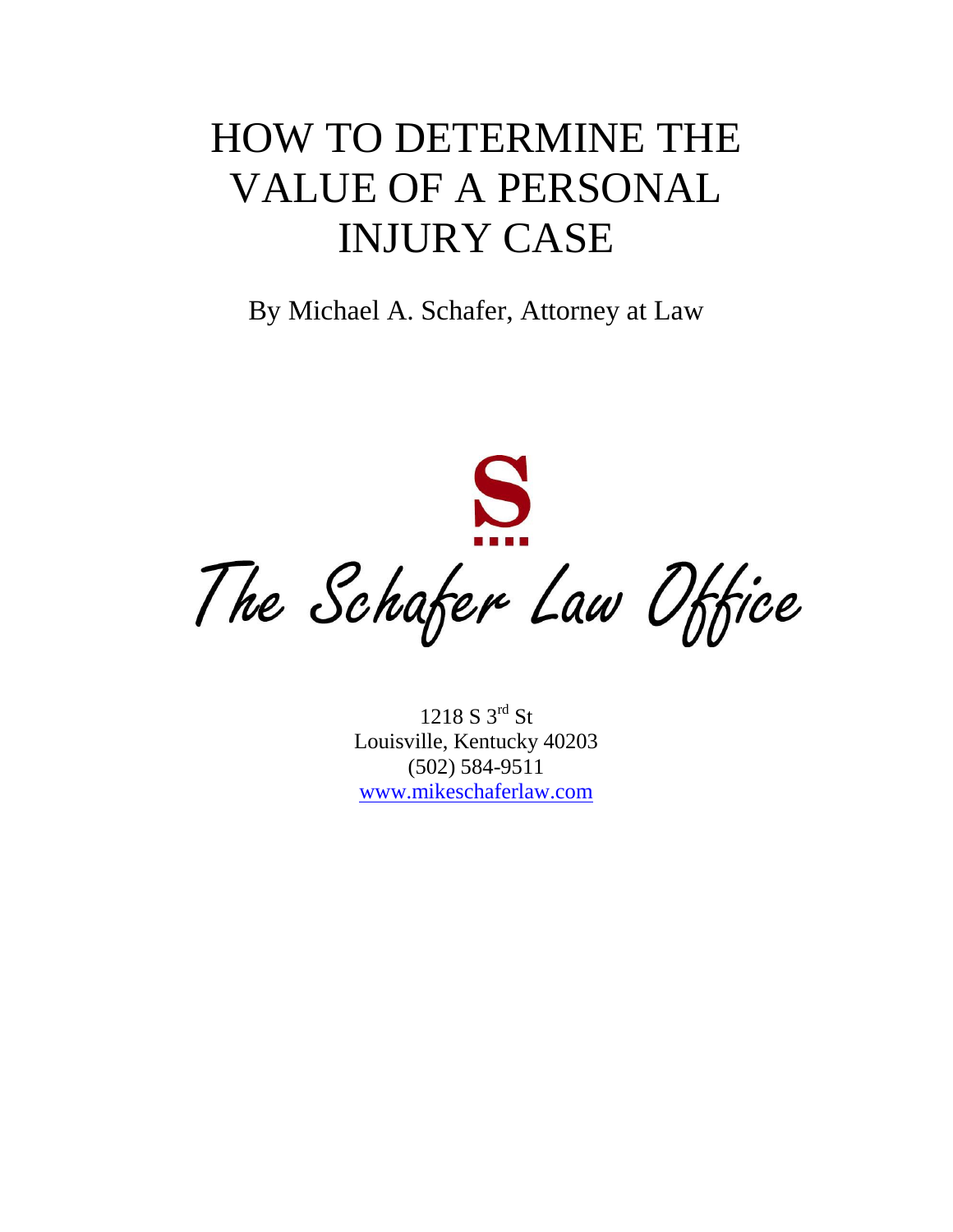## **HOW TO DETERMINE THE VALUE OF A PERSONAL INJURY CASE**

There is no formula or process that someone can use to determine the amount of money that a personal injury case is worth. If there was a formula that was used, I guess I would be out of a job. One could enter the information into the "formula" and come up with the value of a case. This would make jury trials unnecessary. Yet trials are a necessary part of our court systems when the two sides cannot agree on the value of a case.

A case is worth an amount of money that is needed to compensate an injured person for their injuries. The different of their injuries are called the damages. Some of these damages can be easy to calculate, like the past and future medical bills, lost wages, loss of power to labor and earn money, and property damage.

The injured person is also entitled to compensation for "pain and suffering". This is more difficult to place a value on. Factors such as pain, agony, disability, loss of enjoyment, inconvenience and mental anguish are considered. They can be different for every person and every situation. These are all subjective and thus difficult to determine a value for. The amount of money assigned to these factors will be different depending on the adjuster (or jurors) who are deciding and putting a value on the case.

After an accident, a claim or lawsuit is filed and the injured person's attorney and the at-fault person's insurance company (and the defense attorney if the case is in litigation) are continually trying to evaluate how a jury might look at the case and how much money a jury might award. Based on the evaluation each side will assign a value or a value range, and try to negotiate a settlement within each side's own range. For you this will be based upon your attorney's experience and review of jury verdict reports.

It may take months or even years before the value of a case can properly be determined depending on the severity of the injuries. One reason for this long period of time is the slow progress of a person's recovery or rehabilitation. The complexity of the injury or treatment may also cause a delay in a diagnosis by the treating physician. A case should not be settled or resolved until the person obtains maximum medical improvement (MMI) following the accident. This means the injured person has recovered or has reached the best condition that they will ever be in.

The value of a case is based primarily on the extent and severity of the person's injuries. The type, extent and frequency of past medical